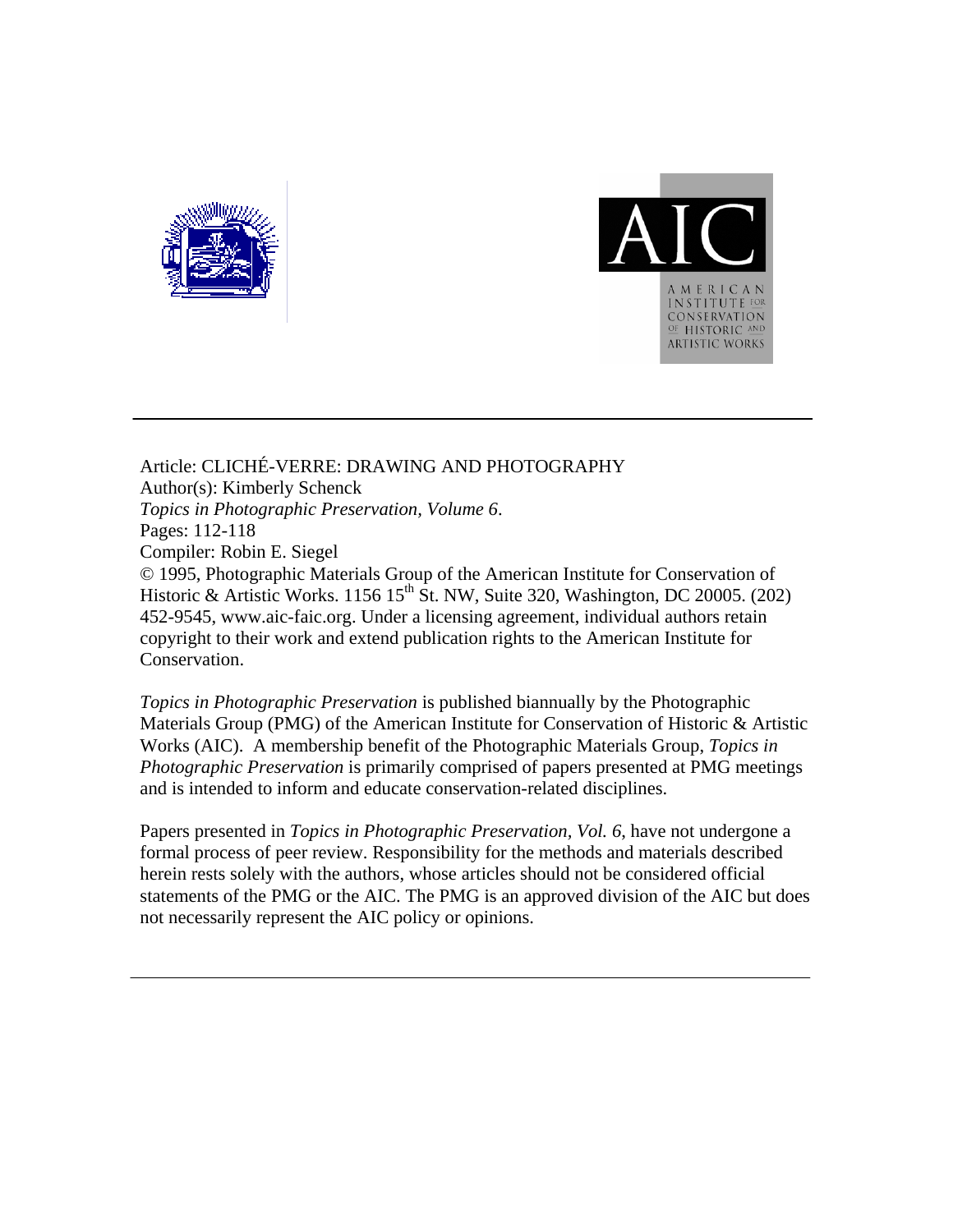## **CLICHE-VERRE: DRAWING AND PHOTOGRAPHY**

## Kimberly Schenck

Cliché-verre is the widely accepted term describing a photographic print made from a "negative" in which the image has been executed primarily by hand and not through the lens of a camera.' The term, referring both to the process and final print, is confusing since its literal translation from French is glass negative which typically refers to a collodion or gelatin glass plate photographic negative. Other historic names include clich6-glace, dessin héliographique, autographie photographique, glass print, and photogenic etching. Clichésverre differ by technical definition and artist's intent from other cameraless images or from hand-altered photographs in which the negative and/or print have been modified by hand. However, the distinction between these terms may be at times ambiguous, especially when characterizing contemporary prints combining unusual techniques.

glass plates, clear and frosted polyester and acetate films, Plexiglas, and translucent papers, such as tracing, wax, and Japanese papers. Historically artists coated glass plates with collodion, printing ink, asphaltum, lamp black and varnish, or smoke. They drew through the coating with etching needles, quill pens, or any sharp instrument which could penetrate the ground exposing the glass. The marks drawn through the ground read as dark lines in the final print resembling pen and ink drawings or etchings. In addition, artists created tonal images with brush and oil paint, white lead and varnish, or printing ink. **A** range of tones were developed by selectively adding and subtracting media by brush or rag, and descriptive lines were drawn into the media with a wood stick or brush handle. During the 20th century, artists used a variety of typical drawing media: inks, water and solvent based paints, pencils, crayons, spray paints, and fiber-tip pens. However, other artists produced plates by manipulating unusual materials such as corn syrup, soot, guitar strings, and sand. While preparing the matrix, the artist understood that his drawing was the negative of the final printed image: coated or dark areas of the plate printed light and clear areas of the plate printed dark. Clichés-verre are made using any transparent support for the "negative" or matrix:

The hand-drawn "negative" or matrix is printed onto any light-sensitive material. Traditionally the matrix was contact-printed onto salted and albumen papers by exposure to sunlight. Factors effecting the image color and density of the final print included surface texture and sizing of the paper, length of light exposure, fixing and toning solutions, and duration of toning.<sup>2</sup> Modern artists either contact-printed or enlarged their works exploiting a variety of photographic processes on commercially-prepared and artist-sensitized papers: gelatin silver, gum bichromate, dye transfer, chromogenic color, and Polaroid, and even photographic film.

The early history of cliché-verre follows closely with the history of photography. In 1839 William Henry Fox Talbot announced to the Royal Society his invention of "photogenic drawing" in which an object's likeness or profile was recorded on light-sensitive paper. However even earlier in **1834,** Talbot experimented with what he called "photogenic etchings".<sup>4</sup> A sheet of glass, first smeared with resin in turpentine, was darkened by smoke

Associate Paper Conservator, The Baltimore Museum of Art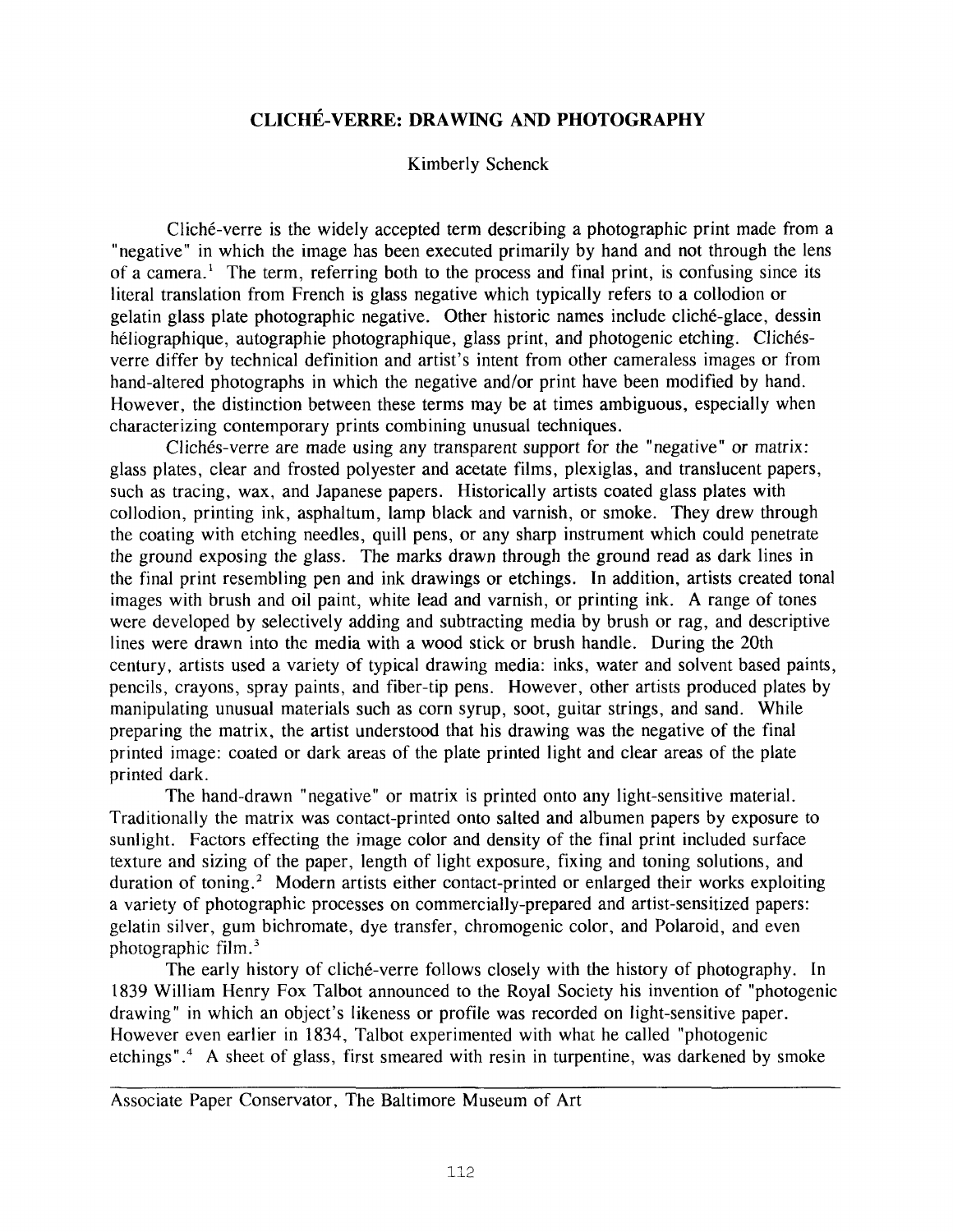from a candle, and drawn into with a needle. The plate was contact-printed onto salted paper. Two months after Talbot's announcement, William and Frederick James Havell and James Tibbetts Willmore published their invention of making prints from drawings on glass plates. For whatever reasons, including a dispute with Talbot, the three Englishmen did not promote their invention. Other inventors working independently developed similar techniques. $<sup>5</sup>$  These early interests in cliché-verre often focussed on mass-production</sup> possibilities, particularly in England, but the process proved to be more expensive and less predictable than lithography, etching, or wood engraving.

cliché-verre in the town of Arras, north of Paris near Belgium: L. Grandguillaume, a professor of drawing, Adalbert Cuvelier, a landscape photographer, and Henri-Joseph-Constant Dutilleux, a lithographer and painter. Their endeavor proved to be one of the most integral to the history of cliché-verre as an artistic medium. In their technique, glass plates were coated with opaque collodion. Collodion, which tended to be brittle and produced irregular drawn lines, was replaced subsequently with printing ink rolled onto the plate and dusted with white lead. In order to discern the lines as they would be seen in the print, the plate was placed over black cloth during execution of the drawing. By the early 1850's three Frenchmen were investigating the autographic nature of

The group introduced the process to their friend and painter Jean-Baptiste Camille Corot. Corot was a central figure to the landscape painters known as the Barbizon school who fled Paris to the small town of Barbizon on the edge of the Forest of Fontainbleau to immerse themselves in nature. As well as laying the foundation for the Impressionist painters to follow, the Barbizon artists played an important role in the revival of etching and the genesis of cliché-verre. From 1853-1875 on his visits to Arras, Corot created 66 clichésverre, primarily sketches of the bucolic French countryside and its inhabitants. Corot's plates were primarily linear drawings printed on salted and albumen papers. Occasionally he painted the image directly onto the plate, but more often he produced dotted half-tones by striking a coated plate with a stiff wire brush.<sup>6</sup> As was his practice in etching and lithography, Corot drew the plates and others processed and printed them: primarily Cuvelier, Granguillaume, and after 1858 Dutilleux's son-in-law Charles Desavary.<sup>7</sup>

was the painter and printmaker Charles-François Daubigny. Despite his early relationship with Corot in 1852, he did not make his first cliché-verre until 1862 when he executed 17 plates. Daubigny, an accomplished printmaker, incorporated tools, skills, and sense of craft learned in etching to his work in cliché-verre. He executed great proficiency with the etching needle and produced dotted tonal patterns with the roulette, a toothed wheel used in etching. In addition to linear drawings, he created atmospheric renderings with brushwork. After the plate was drawn, Daubigny varied the interpretation and mood of the impression by manipulating the printing technique. When the drawn or emulsion side of the plate was directly against the print paper, the image was sharp. Daubigny often flipped the plate, emulsion side up, or added a second piece of glass to refract the light through the crisply drawn lines on the plate to produce a more evocative and soft-focussed image in the print. In addition, he manipulated printing times and modified the final image color with toners. Unlike Corot, Daubigny probably printed many of his own plates by himself or with the assistance and advice from others in the circle at Arras. Corot introduced cliché-verre to the Barbizon artists, the most experimental of whom

prolific as Corot nor as experimental as Daubigny.<sup>8</sup> Jean-François Millet depicted peasants Other painters living in or visiting Barbizon executed clichés-verre, but none were as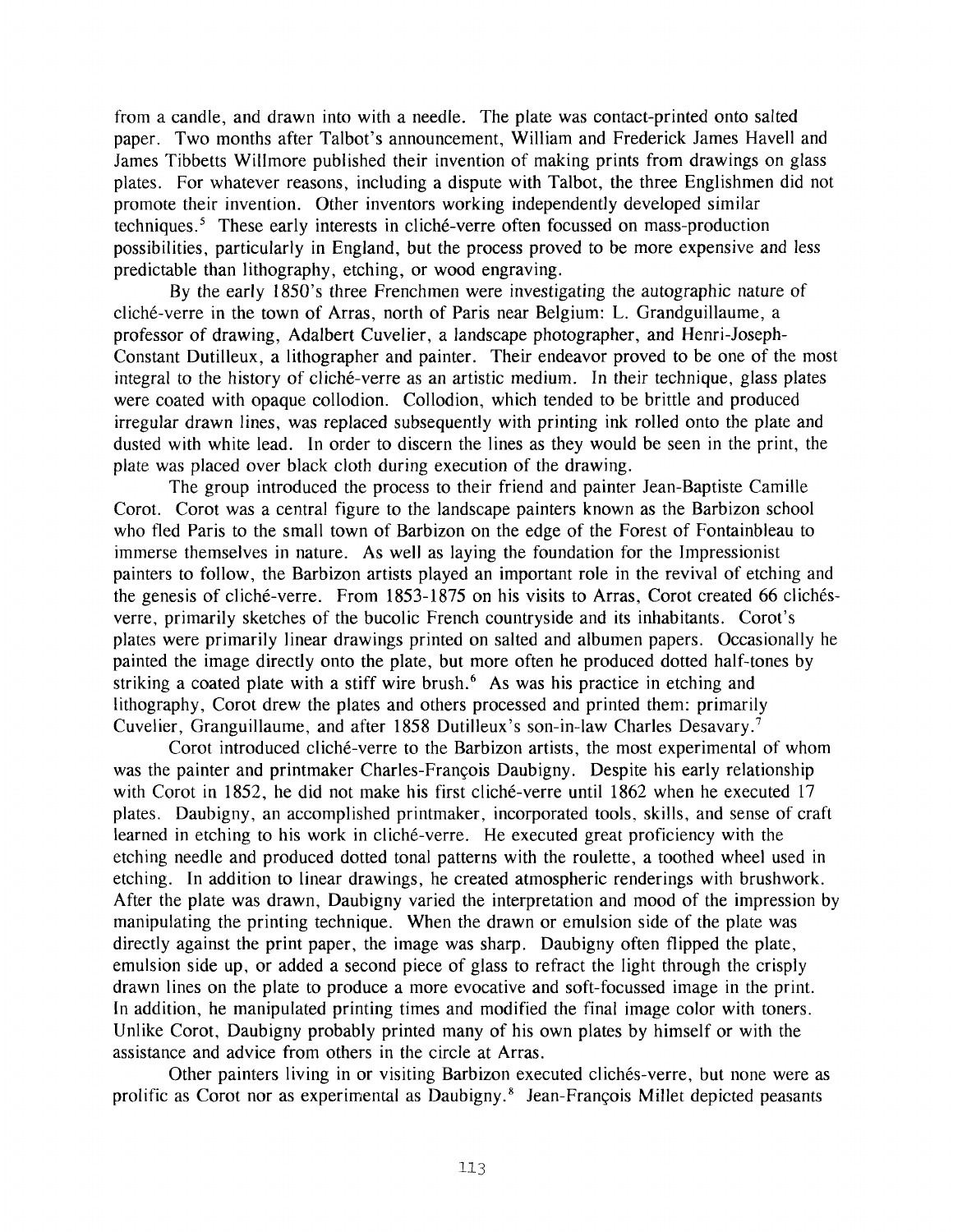at work or home typical of the imagery found in his paintings. To create their landscape prints, Théodore Rousseau drew delicately using a fine needle, while Dutilleux was most fond of the painted method. Other Barbizon artists who produced clichés-verre were Albert Heinrich Brendel, Camille Flers, Paul Huet, Charles-Emile Jacque, and Adolphe-Andre Wacquez. Other artists not associated with the Barbizon school attempted at least one clichéverre including Antoine Barye, Félix Bracquemond, and Eugène Delacroix, one of the leaders of the Romantic movement in France.<sup>9</sup> Even though fascinated with photography, Delacroix made only one cliché-verre depicting a tiger, after he was introduced to the process by Constant Dutilleux who had moved to Paris from Arras.

newspaper clipping describing the cliché-verre process to reproduce drawings.<sup>10</sup> Ehninger, instead of drawing through a painted glass plate as suggested in the article, utilized a fogged collodion negative. To create tonal variations, he brushed coats of yellow varnish, asphaltum in turpentine, to selective areas on the reverse of the glass. The varying densities of the varnish layers affected the amount of light reaching the paper thereby printing a subtle range of tones. In 1859 Ehninger had published a group of clichés-verre accompanied by verses from American poets entitled Autograph Etchings by American Artists.<sup>11</sup> The prints were primarily landscape, historical, and genre images by some well-known American painters including Asher Brown Durand, Eastman Johnson, John Frederick Kensett, Emmanuel Gottlieb Leutze, and Sanford Robinson Gifford. The twelve clichés-verre were printed on albumen paper, mounted onto card, and preceded by a title page and verse. The volume was not successful and Ehninger abandoned the cliche-verre process. In 1857 the New York artist John Whetten Ehninger received from a friend a German

themes: increased interest in cameraless images, abstraction, exploration of light, and experimentation with unusual materials. Significant artistic contributions to cliche-verre in the 20th century highlight these

experiments with cameraless photography. In 1921 he accidentally discovered the photogram, which he called Rayograph or Rayogram, an abstract relative of Talbot's "photogenic drawing". Man Ray explored variations in opacity of objects and altered the distance of the objects from the paper. Even before that time, Man Ray created his first clichés-verre in 1917 by scratching through the emulsion of exposed photographic plates.<sup>12</sup> His prints, on gelatin silver papers, were simple, fairly representational, linear drawings capturing whimsical qualities of inanimate objects, such as egg beaters and musical instruments, automatons, and human figures. He reprinted the early images and created four new plates between 1922 and 1924, and later executed more clichés-verre in 1941. Man Ray, an influential leader of the Dada movement, carried out numerous

Max Ernst, another artist included in the Dada and Surrealist circles, used the clicheverre process in 1931 to print his illustrations for René Crevel's Mr. Knife Miss Fork<sup>13</sup>, the imaginative story of a girl's fascination with the departure of her father with a female cousin. Ernst's illustrations are shadowy and lyrical interpretations made by the drawing technique known as frottage, in which a pencil is rubbed over a sheet of paper placed on top of textured surfaces. The negatives for the publication were Ernst's actual frottage drawings on translucent papers with textures produced from wood, string, and embossed cards. The  $c$ lichés-verre were printed with expertise from May Ray<sup>14</sup> and on similar matte gelatin silver paper as found in his Rayographs.

The Parisian photographer Brassai (Gyula Halasz) produced clichés-verre a few years after Ernst's endeavors. His idea to make clichés-verre came from Pablo Picasso who drew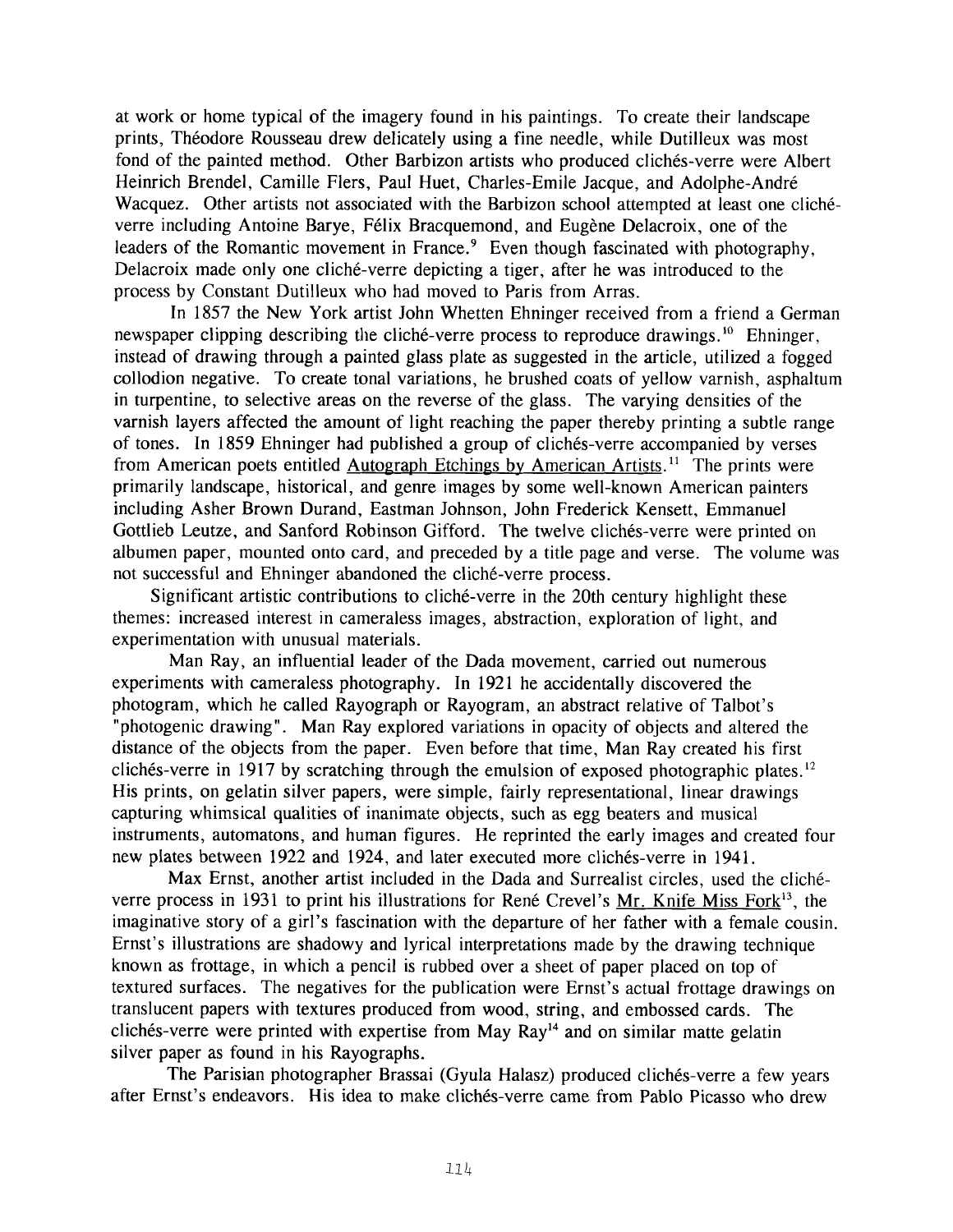on a photographic plate left by Brassai on a visit to the painter's studio. Brassai drew and scratched his drawings onto already exposed plates with camera-made images. These plates from 1934-1935 were published in the portfolio Transmutations<sup>15</sup> in 1967. Brassai transformed, almost obliterated, the camera-made images of female nudes with finely drawn lines inventing intricate patterns, musical instruments, and African forms of Cubist derivation. In 1937 Picasso, himself, created five supposed cameraless images for a special issue of Cahiers d'Art.<sup>16</sup>

pioneer in abstract photography, experimented with many nonrepresentational techniques including multiple exposures, montages, photograms, and light abstractions.<sup>17</sup> From 1936-40 he created clichés-verre using the technique of decalcomania, the transfer of inks or paints from one support to another resulting in textural designs. Bruguière pressed wet paints between a glass plate and another smooth surface, pulled the two apart, and then contactprinted the plate onto gelatin silver paper. At the New Bauhaus in Chicago (later the Institute of Design), László Moholy-Nagy, Gyorgy Kepes, and Henry Holmes Smith explored properties of light and transparent materials to create nonobjective photographs. All three experimented with cliché-verre techniques. In at least one image, Moholy-Nagy combined a hand-drawn negative with the photogram technique of placing objects directly onto light-sensitive paper.<sup>18</sup> Kepes printed plates with painted abstract designs. Smith dripped Karo corn syrup onto glass and then projected the image onto photographic paper.<sup>19</sup> The photographer Frederick Sommer, initially inspired by Surrealist ideas, turned to cameraless images in the mid 1950's. Exploring the decalcomania technique, Sommer manipulated paint between two small pieces of cellophane and then printed the image with aid of an enlarger. In 1958-61 he printed abstract images from greased cellophane covered with soot, and after 1962 prepared negatives by transferring soot from smoked aluminum foil onto glass.<sup>20</sup> Sommer drew on foil and blackened it with soot from a candle; then he pressed the foil onto a greased sheet of glass and rubbed the back of the foil with cotton to transfer the drawing. To make prints in the late 1970's, Sommer drew on transparent film with a fountain pen. Abstraction was embraced by several modern artists. Francis Bruguière, an important

A footnote in the history of cliche-verre as an artistic medium is the series of publications from the 1940's about "lumiprinting". Joseph di Gemma wrote about his process in Lumiprinting, a New Graphic Art, later championed by Arthur Guptill in several articles published in periodicals for amateur artists.<sup>21</sup> Even though touted as a new process, Di Gemma's techniques were similar to those from the 19th-century, except he used lamp black and shellac for the coating material. Later he worked with white pencil, oil paints, watercolors, and spray paints on frosted plastic.

Instrumental to the revival of cliché-verre in the late 1950's were two printmakers, Vera Berdich and Caroline Durieux, both familiar with 19th-century cliches-verre. Berdich coated a glass plate with India ink washes or asphaltum, drew into the wet media with sharp instruments, and created tones by wiping areas with rags or brushes. She pressed inked fabrics, leaves, and other materials onto the plate to produce various textures.<sup>22</sup> Her images were reminiscent of Ernst's cliches-verre and Odilon Redon's symbolist charcoal drawings. Durieux was the first artist to make abstract, multicolored clichés-verre by modifying the dye-transfer process. She exposed Kodak Matrix Film on the emulsion side and then soaked the film in warm water thereby softening the gelatin. The emulsion, slightly loosened from the film support, was stretched and folded to create textural forms. After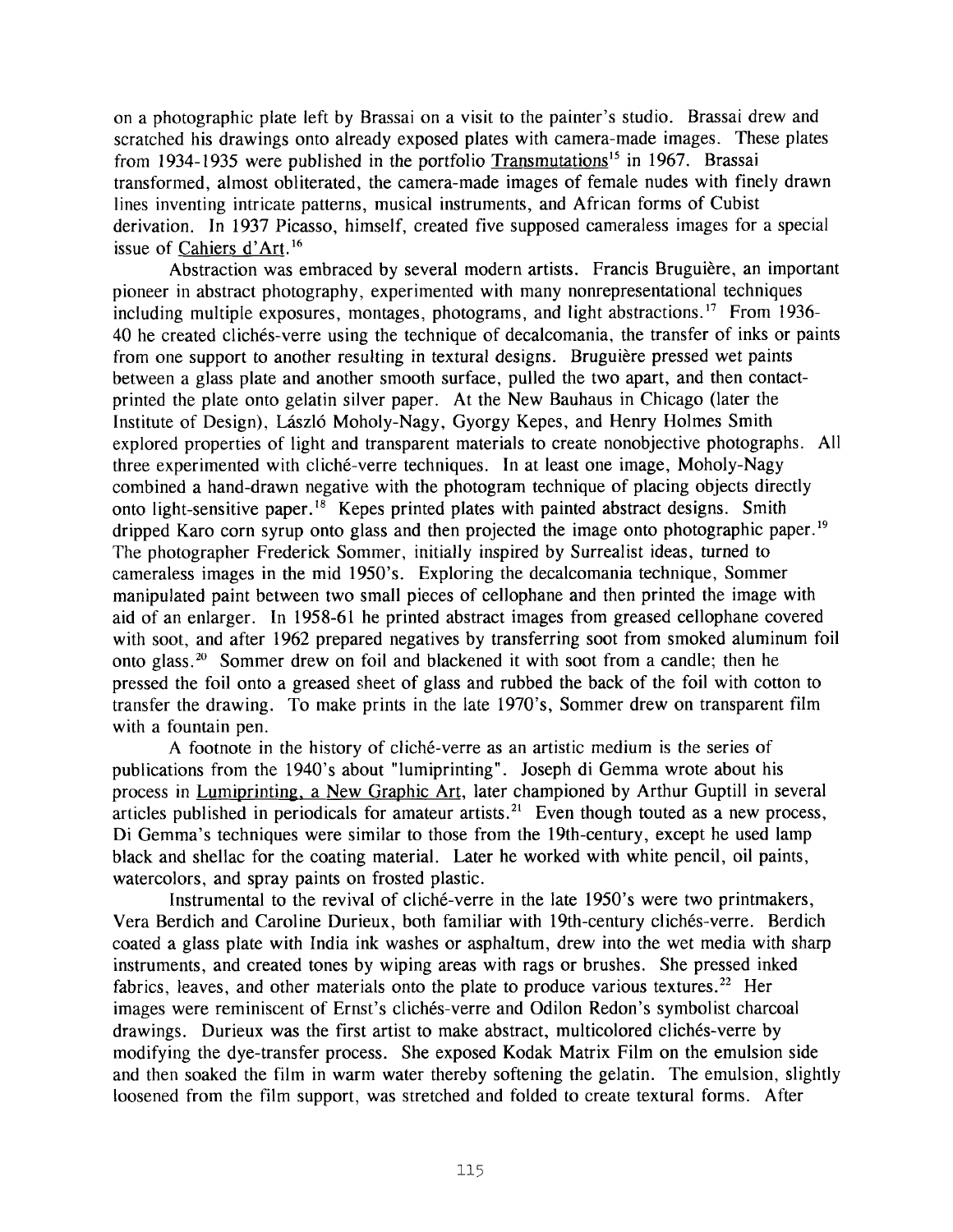drying and hardening, the film was soaked in a dye mixture of magenta, cyan, and yellow, and then transferred onto paper.<sup>23</sup> More color was absorbed where the emulsion was thicker thereby appearing darker in the final print. Typically in the dye-transfer process, one dye layer is printed consecutively over another rather than combining dyes into a mixture. Both artists encouraged their students to explore the process: Berdich at the School of the Art Institute of Chicago and Durieux at Louisiana State University, A student of Durieux, Aris Koutroulis, later instructed classes at Wayne State University in cliché-verre focussing on printing techniques with standard black and white photographic paper and Durieux's dyetransfer process.

Many individuals making clichés-verre were associated in some way with Berdich, Durieux, or Koutroulis, but not all artists. Jaromir Stephany, a former student of Henry Holmes Smith and photography instructor at the University of Maryland Baltimore County, painted and stained small pieces of film with viscous inks, scratched abstract images through the grounds, and then enlarged his drawings onto gelatin silver papers. Unlike many contemporary artists, Stephany was acquainted with 19th-century clichés-verre before creating his own images starting in the late 1960's. The photographer John Bloom, also familiar with earlier clichés-verre, coated small plates with kerosene lantern smoke into which lines were drawn with saw blades, guitar strings, and nails. The plates were enlarged onto transparent film and sometimes placed over watercolor drawings on paper.<sup>24</sup> Jack Sal, another photographer, explored minimalism with calligraphic repetition of marks. He drew on Japanese or other translucent papers and printed on developing-out and printing-out papers. Another artist working in the 1970's, Katherine Pappas Parks poured sand onto clear or frosted glass and drew into the sand with fingers and brushes; then photographic paper was placed below the glass, exposed, and processed.<sup>25</sup>

Sue Hirtzel, Diane Escott, and other artists made gum bichromate prints from matrices of translucent papers, often Japanese tissues. Hirtzel, who assumed teaching at Wayne State after Koutroulis left, began a course on non-silver photographic processes. Lois Johnson, primarily a printmaker, combined the cliché-verre process with collage and hand-coloring to create photographs similar in appearance to works by Robert Rauschenberg. Johnson transferred printed images from journals transferred onto a film matrix and complemented the images with hand-drawn marks. From the matrix she made gum blchromate prints that were enhanced with paints, colored pencils, and collage. C. Ann DeLaVergne and Pamela Pittanish independently experimented with Kodak Ektacolor prints made from felt-tip pen drawings on film.<sup>26</sup> Several artists searched for alternatives to black and white photographs. In Michigan,

appear to be few, especially those appearing in publications. From discussions with curators, it appears that many of the artists from the 1970's have not continued working with the cliche-verre through classes in printmaking history and experimental photography. They find that the cliché-verre process presents a myriad of possibilities for expressing ideas through the combination of drawing and photography. Contemporary American artists working currently and consistently with cliche-verre process.<sup>27</sup> However, some students at art schools and universities are still exposed to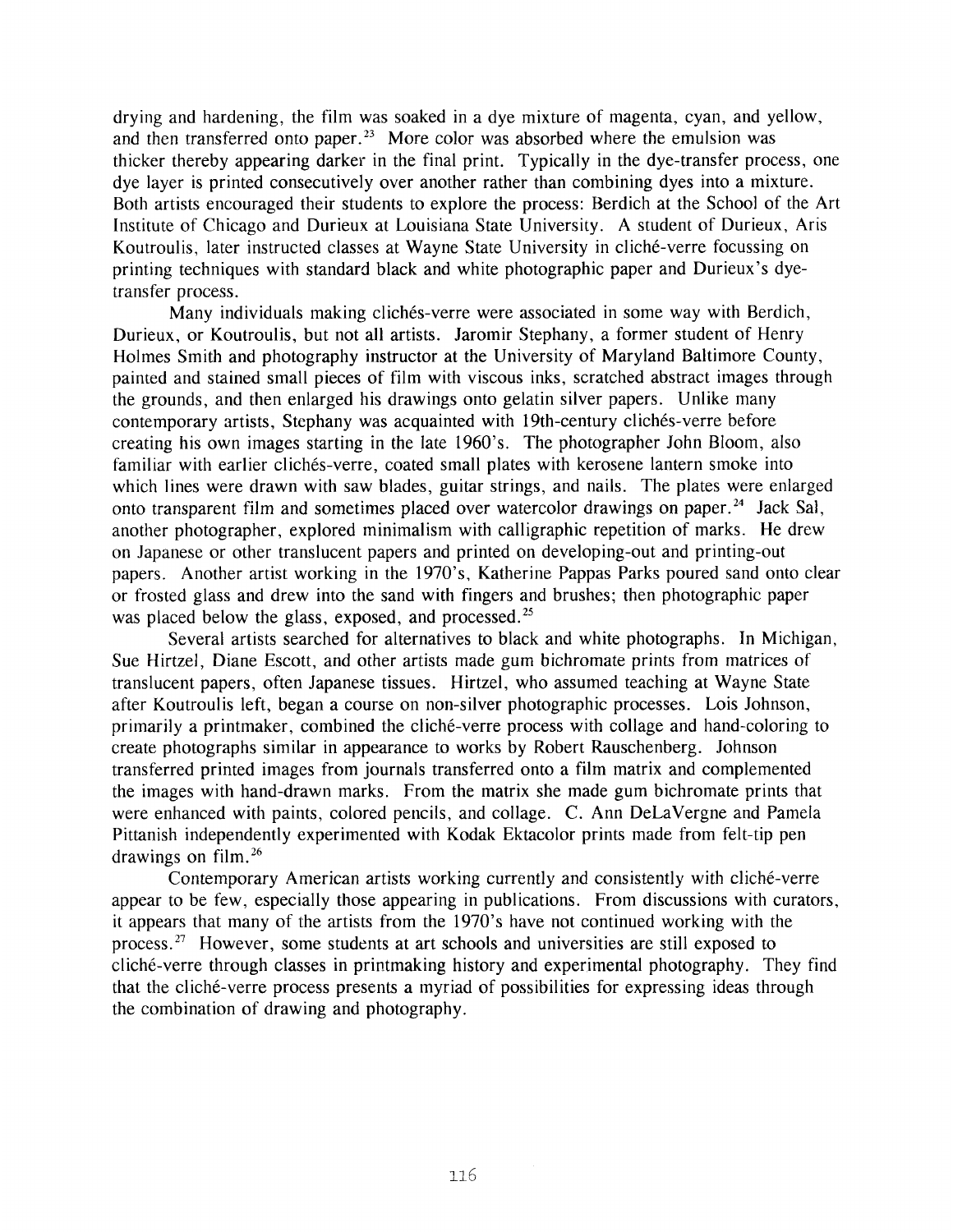## **ENDNOTES**

1. This paper serves only as an introduction to the cliche-verre process highlighting a limited number of artists and their creative endeavors. A more detailed account can be found in Cliché-verre: Hand-Drawn, Light-Printed by Elizabeth Glassman and Marilyn F. Symmes, The Detroit Institute of Arts, 1980.

2. Salted paper and albumen prints were often toned with gold chloride solutions which tended to shift the reddish brown image color to purplish brown or even blue-black. William Crawford, The Keepers of Light, Morgan & Morgan, Dobbs Ferry, New York, 1979; James M. Reilly, The Albumen and Salted Paper Book: The Historv and Practice of Photographic Printing 1840-1895, Light Impressions Corp., Rochester, New York, 1980.

3. William Crawford, The Keepers of Light, Morgan & Morgan, Dobbs Ferry, New York, 1979; Arnold Gassan, The Color Print Book, Light Impressions Corp., Rochester, New York, 1981; David Scopick, The Gum Bichromate Book, Focal Press, Boston, 1991.

4. Larry J. Schaaf, Sun Pictures Photogenic Drawings by William Henry Fox Talbot, Catalog Seven, Hans P. Kraus, Jr. Fine Art Photographs, New York, 1995, pg. 12.

5. In 1860 Charles Hancock invented "electrophotographs" by placing a drawn glass plate on top of a lightsensitive prepared zinc plate, exposing them to light, etching the zinc plate, and then inking and printing the plate in a letterpress. The technique was used to print the illustrations by George Cruikshank in A Handbook for Posterity, or Recollections of Twiddle-Twaddle, 1896. Harville and Pont developed "autographic engraving", an elaborate process incorporating scratched lines with tones created by washes and stumping on varnished, collodion-coated glass plates. Elizabeth Glassman and Marilyn F. Symmes, Cliche-verre: Hand-Drawn. Light-Printed, The Detroit Institute of Arts, 1980, pp. 32-33.

6. Germain Hédiard, "Les Procédés sur Verre," Gazette des Beaux-Arts 30, Nov., 1903; reprinted in Le cliché-verre Corot et bravure diaphane, Cabinet des Estampes, Musée d'Art et d'Histoire, Genève, 1982. In his article, Hédiard created the term "tamponnage" for Corot's dot technique.

7. Elizabeth Glassman and Marilyn F. Symmes, Cliche-verre: Hand-Drawn, Light-Printed, The Detroit Institute of Arts, 1980, pg. 38.

8. Copies were made of cliches-verre by Corot and the Barbizon artists including those printed by Charles Desavary, Germain Hediard, Charles Negre, Alfred Robaul, and Paul Desavary. In some cases the original matrices were used; in other cases negatives were made from cliche-verre prints. Ibid., pp. 42-44; Sean H. Thackrey, The R.E. Lewis Collection of Prints in Cliche-verre, Thackrey and Robertson, San Francisco. 1988.

9. Phillip Dennis Cate, "The 'revolutionary intrigue' among 19th-century printmakers, **'I** Art News, March 1978, pg. 78.

10. William B. Becker, "The American 'Cliché Verre'," History of Photography, Vol. 3, No.1, January 1979, pp. 71-80.

11. John Whetten Ehninger, Autograph Etchings by American Artists, Produced by a New Application of the Photographic Art under the supervision of John W. Ehninger, W.A. Townsend and Company, 1959. See "Publisher's Preface" for Ehninger's description of his techniques.

12. Arturo Schwarz, Man Ray. the Rigour of Imagination, Rizzoli, New York, 1977, pg. 235.

13. René Crevel, Mr. Knife Miss Fork, Black Sun Press, Paris, 1931.